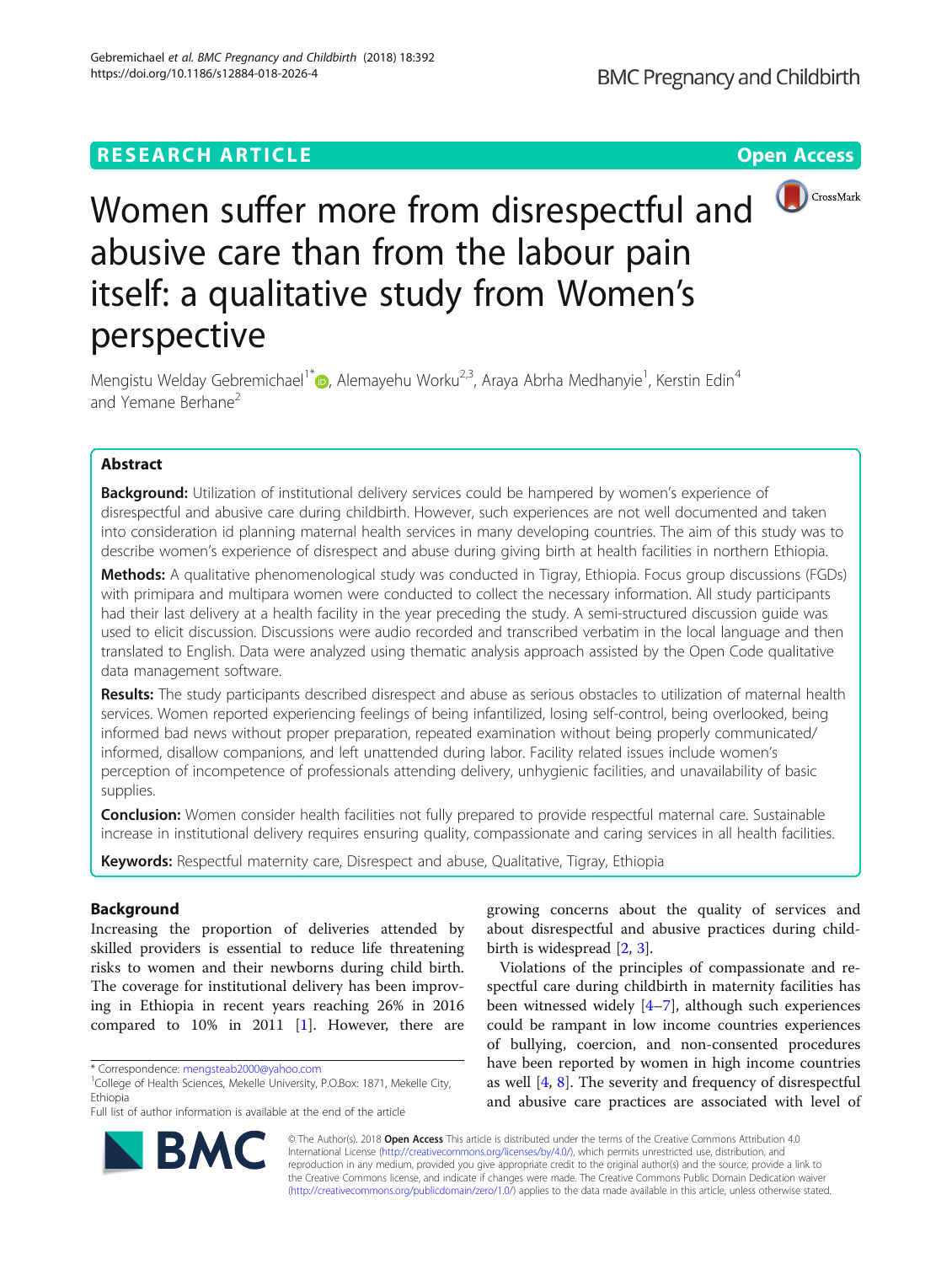health care setting, qualifications of the care providers, resource availability, service hours, and socio-economic status of women [\[9](#page-5-0)].

The care received during pregnancy and childbirth could have an immediate and long-lasting effect on future health care utilization practice [\[6,](#page-5-0) [7](#page-5-0)]. The fear of disrespect and abuse often hold women back from seeking institutional care again [\[7,](#page-5-0) [10](#page-5-0)–[12\]](#page-5-0), and that could be a more powerful deterrent to seeking skilled birth care than other more commonly recognized deterrents such as geographic inaccessibility and financial constraints [[3](#page-5-0)]. Women have been observed going to distant health facilities to seek care if they perceive the quality of service to be good [\[13](#page-5-0)]. Respectful and compassionate care is considered as women's basic human right [\[14\]](#page-5-0). Violation of respectful care practices during childbirth has been recently recognized as a priority issue by the World Health Organization in improving maternal health care utilization coverage and quality [[15](#page-5-0)] and many governments and implementing organizations have taken various corrective and punitive actions [\[16](#page-5-0), [17](#page-5-0)].

Ethiopia has incorporated compassionate and respectful maternity care in its latest health sector strategic plan [[18\]](#page-5-0). However, the extent and types of disrespect and abuse in the Ethiopian context are not well documented as in many other low income countries [[3\]](#page-5-0). It is imperative to have contextual understanding of disrespectful and abusive care as experiences are likely to differ by context [\[3](#page-5-0), [14](#page-5-0)]. This study was thus conducted to understand experiences of women who utilized institutional delivery services during their most recent birth in Northern Ethiopia.

## Methods

#### Study area

The study was conducted in Tigray National Regional State, northern part of Ethiopia where the reported antenatal care coverage was 100%, institutional delivery was 55.3%, and postnatal care utilization rate was 69.6% [\[19](#page-5-0)]. Context specific strategies were used in the region to overcome reasons that favor home delivery. For instance, there is a belief that if a woman fails to have a hot drink or food immediately after birth, she could be exposed to evil spirits that can harm her health. The region mobilized volunteers in collaboration with local women development groups to prepare and serve hot porridge to women immediately after childbirth in the health institutions. In addition, strengthening ambulance services and establishing maternity waiting homes has shown good results [[20](#page-5-0)].

#### Study methods

We used a qualitative phenomenological research approach. Women who gave birth in health institutions within a year preceding the study were eligible. Study

participants were selected through a purposive sampling procedure that considered their residence (rural and urban), the health facility type (health center or hospital) and their parity (primipara or multipara). A total of eight FGDs were conducted, four at health centers and four at hospitals. The recruitment of study participants was facilitated by health extension workers (community health agents) in the study areas.

## Data collection procedure

Each focus group discussion (FGD) involved 7–8 women and discussions were held in locations outside health facilities that were agreed by the participants. U-shaped seating arrangements were used during the discussions so that participants can face each other and the moderator could also observe everyone. An FGD took on average 75 to 90 min. Information about the purpose of the study and procedures during the discussion were explained to obtain informed consent from each participant. FGDs were facilitated using discussion guide that contained discussion points addressing issues related to quality of maternity and delivery services, barriers to utilizing health institutions for delivery, interaction with health professionals, and disrespectful and abusive practices in maternity care. The FGDs were facilitated by two people; the moderator and the note taker. All FGDs were conducted in the local language (Tigrigna) and audio recorded using a digital recorder.

#### Data analysis

The recorded materials were transcribed verbatim in the local language *Tigrigna* and then translated into English by research assistants. Each FGD was thoroughly read and re-read to develop a coding scheme by the first author and reached consensus on the coding approach with the other authors. Coding was completed by going line by line through the material assisted by a qualitative data management software, called open code, which was developed by Umea University in Sweden and freely available to users [[21\]](#page-5-0). Codes were organized to create categories and themes. Analysis was done using thematic analysis approach.

#### Results

A total of 62 women who gave birth in the year prior to this study participated in eight FGDs. Four FGDs were held with urban dwellers and the remaining four groups were with rural dwellers. In both settings, two of the four FGDs were with primipara women and the other two with women who had more than one birth experience.

The findings of the study are summarized in three major thematic areas: losing control of the process, reactions of care recipients to the care received during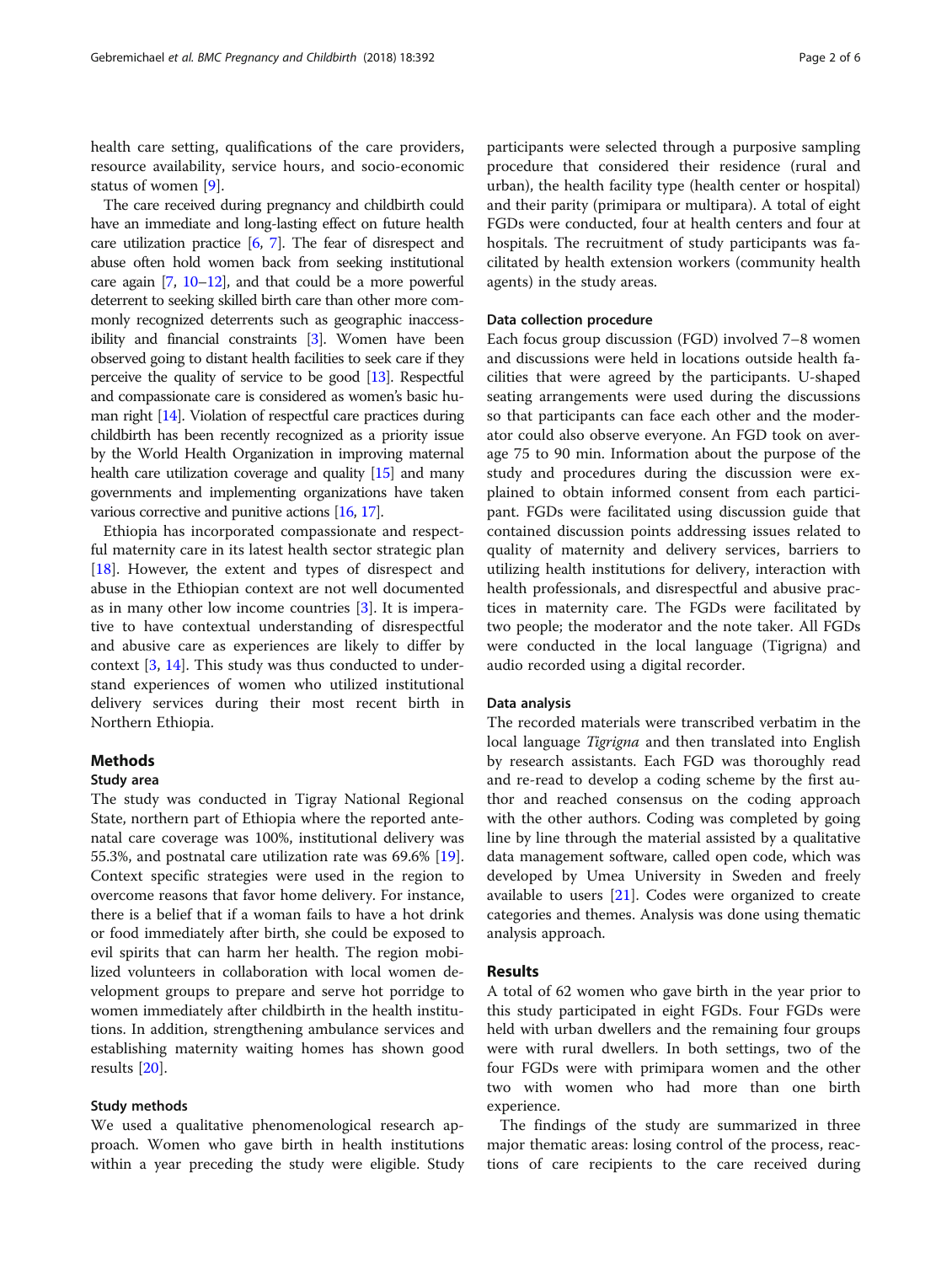labour and delivery, and resource scarcity as contributor to disrespectful and abusive care (Table 1).

#### Losing control of the childbirth process

The women recognized the differences in professionals' approach as well as their preference. Women were positive about professionals who were supportive, friendly, polite, and who stayed close for their needs. Women even preferred professionals who did nothing but spoke to them with encouraging words and showed sympathy. On the contrary, women expressed hatred for those who were cruel, not compassionate and showed unfriendly facial expressions. Women mentioned disrespect and abuse by providers that ranged from ignored needs to pain inflicted during procedures.

Although the women had no complaints about abdominal and vaginal examinations they reported disappointment because they were not told the findings of the examinations. In health facilities were training happens, providers including trainees perform physical examinations turn by turn without telling the women their impressions and findings, which annoyed women.

A woman from the urban area said, "I was examined and told my labour is at early stage … at that point my baby was on the way out but I was restricted to stay in my left side …I told my care provider I am urged to push down and requested for help …he said I just examined you (you are not yet ready) and ignored me and continued playing with his mobile phone ...the urge to push down was irresistible, I then turned on my back by myself and gave birth…then the care provider tried to assist, my child was not crying immediately … I think it was suffocated for long as the provider ignored my call (and delayed the process)…

luckily my baby survived but I was not happy with the care."Another woman who had twins in her first birth by caesarean section said, "I was threatened by the care providers when I could not obey their order to move around in the post-operative period because I had severe pain post cesarean section. The provider shouted at me… get up … with no support and while in pain".

Providers sometimes force women to stay at health institution to prevent home delivery. Women visiting health facilities for routine antenatal care follow up are forced to stay at health institution without their consent.A woman from the urban area said, "I was kept at the health institution without having labour pain or any indication it may start soon…they did several examinations and I was sent home after one-day admission because my labour did not start. One month later, I was again admitted to the facility because the presentation of my baby was not normal (it was breach presentation)…I believe the position changed from normal to abnormal due to the repeated abdominal examinations they did previously".

Women reported some providers were incompetent and negligent. Women also reported observing junior care providers being guided by senior care providers to perform certain procedure…junior providers take longer time to perform tasks and often left unsupervised by senior care providers. Women admitted to hospital also complained lack of support for basic physiologic needs during long labor hours because family members are not allowed to accompany them, which left some women to stay in uncomfortable conditions soaked with blood and urine.A woman said, "she had bleeding, no one was

Table 1 Construction of study categories and study themes

| Codes                                                                                                                                                                                                                 | Categories                                                                                                                                                                        | Themes                                                                          |
|-----------------------------------------------------------------------------------------------------------------------------------------------------------------------------------------------------------------------|-----------------------------------------------------------------------------------------------------------------------------------------------------------------------------------|---------------------------------------------------------------------------------|
| - Repeated examination and examination<br>without finding notification<br>- Ignoring or undermining pain<br>- Being told bad news<br>- Inconsistent information<br>- Shouting and insulting<br>- Restraining for long | - Being infantilized<br>- Undermine woman's feeling and<br>experiences                                                                                                            | Losing control of the childbirth process                                        |
| - Shifts bring difference<br>- Disallowed to have companionship<br>- Admitted against consensus<br>- No assistance near by                                                                                            | - Obliged to do self-care<br>- Care against will<br>- Privacy as time dependent<br>- Humilating/degrading                                                                         |                                                                                 |
| - Declined to be examined<br>- Care provider preference<br>- Noticed institution difference<br>- Short stay at health facility                                                                                        | - Not willing to use the service again<br>- Projecting the outcome<br>- Fear of being hurt related to negligence<br>and incompetence<br>- Felt ok for stayed short in institution | Reactions of care recipients to the care received<br>during labour and delivery |
| - Unhygienic latrine<br>- Staff work burden                                                                                                                                                                           | - Scarcity of running water<br>- Staff shortage                                                                                                                                   | Resource scarcity as contributor to disrespectful and<br>abusive care           |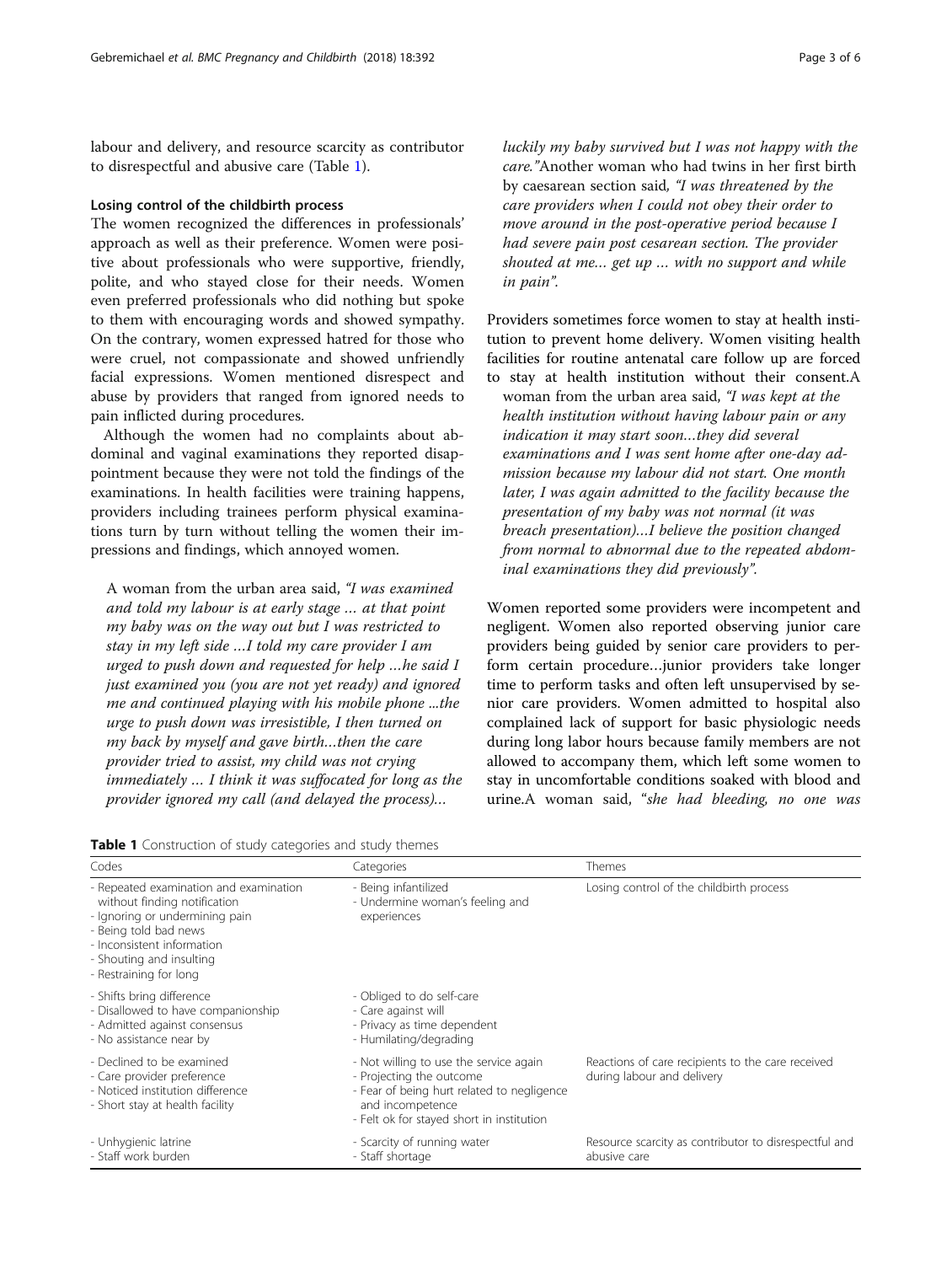around... bleeding became profuse …when the provider reached and examined her, she was weak and her blood pressure was very low. I was treated with three bags of intravenous fluid, which was immediately followed by blood transfusion. Providers ignored me and were chatting a lot among themselves… and fail to react timely in case of emergency."

Women has no control over their own situation and often felt infantilized. The response of health providers to women's agony in labour pain was unsympathetic and sometimes overlooked.. Women in labour also suffer from lack of privacy. Having a group of providers standing round a labouring woman is terrifying for her; even worse is when providers seat on the foot of the bed. Providers' behavior became worse at night shifts while they were also few in number:A woman said, "I was asked to

change bed without being properly cleaned and my blood still dripping on the floor…the providers behavior get worse during night shift … I will not give birth again in health institutions".

Women are often left to worry about the outcome of their pregnancy and often with fear of having a bad outcome. Women are highly sensitive and could be easily disturbed with any negative words from providers, intentional or unintentional, about the progress of either their labour or the status of the baby. Bad news cause stress and discomfort to women in labour. Provider's approach to disclose bad news such as the absence of the baby's heartbeat was considered rude.

## Reactions of care recipients to the care during labour and delivery

Experiences during childbirth could leave lasting positive and negative impressions in the minds of the mother. Some leave with good impression and some other regretted having birth in a health facility due to undignified care they received in the facilities.

Participants from the rural area said, "health providers were caring during labour and delivery …it was similar to the care you can get at home"… "These days, St. Mary was with them (to the providers, they were so good)… everything has been smooth".

Another woman from a rural area said, "(This woman initially said the care she received during labour and delivery was good …but later in the discussion, after hesitating a bit), she said, she was restricted to lie on one side and when she felt discomfort and tried to change position…, the response from the care provider was bad..., the provider threaten to collide me to the wall...I hate them(providers), they made my labour and delivery

process stressful. I really hate them; they put me in stress the whole day…the provider later simply brought a pair of scissor, which was terrifying, and cut me...I thought of never going to the health facility again … it is better to give birth at home with dignity…(after a little pause)… however, after everything went well, I changed my mind… had it been at home, giving birth to such big baby could have been disastrous…I could have lost my life(showing a sad face).

A woman from the urban group who gave birth to her first child said, "The care providers hurt us psychologically. They came and did vaginal examinations repeatedly as simple as anything but it is a big trauma to us",(expressed her emotion by increasing her voice and showing anger on her face)… I really felt pain after the examination…I tried to repeated vaginal examinations…only to receive an insult…"shut up" you conceived for your own and now you joke on us…they were not also well organized and often did not communicate well to one another…so the same examination is done repeatedly unnecessarily"

## Resource scarcity as contributor to disrespectful and abusive care

Clients in rural health centers tried to justify the behaviors of health providers. Clients recognized health providers are few in number, most were junior, and they serve long duty hours. Clients also recognize scarcity of resources in health facilities as hindrances to rendering proper and respectful maternity care services. In some health facilities, water is not available at all and sanitary facilities are unhygienic. Shortage of consumable materials such as suturing needles could keep women waiting on the delivery couch for hours.

A woman who was giving birth her first child said," I got my episiotomy sutured after hours of waiting because they had no needles ready to suture."

A woman from an urban area who delivered her first child said, "I was left alone on a couch for 7 hours with instruction to remain in the same position, which was inconvenient and very cold without no beddings. Then after …they forced me stand up and move…I was not strong enough yet. What annoyed me most was they made me collect my blood stained linens and clothes.

A multipara woman from the urban group said, "I gave birth in the middle of the night (around 3 A.M.) and was left on the same couch on which I delivered until 8 A.M.in the morning…there was no bed to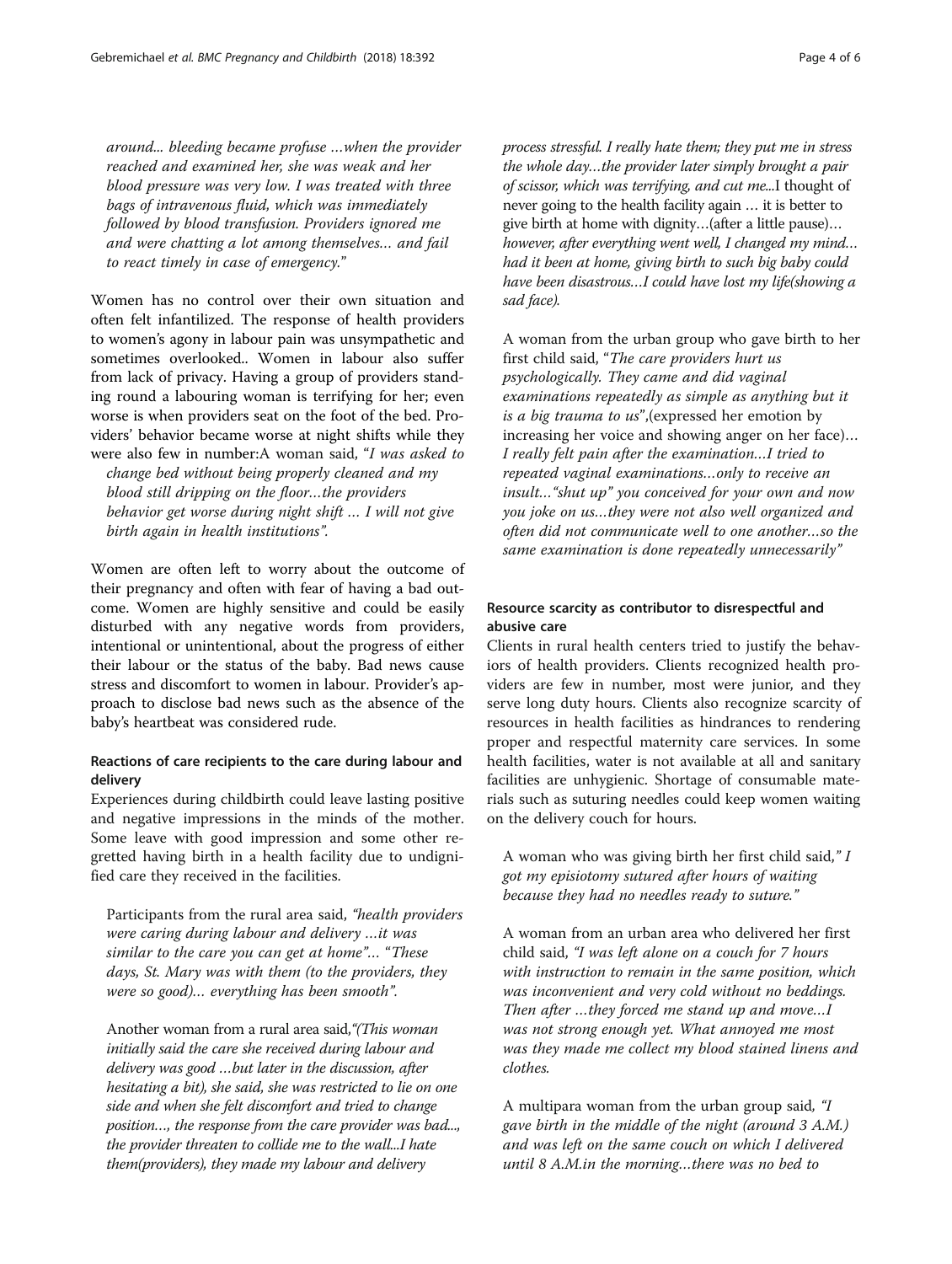transfer me on after delivery. I spent hours in uncomfortable position and I got back pain."

### **Discussion**

This study illustrates the range of experiences women endured during labour and delivery in health facilities. Disrespect and abuse left women with lasting negative feelings and fear of experiencing the same in case they need to use the facilities again, Baas described the same feelings [\[22](#page-5-0)].

We found disrespectful and abusive experiences were more common during night shifts in agreement with previous reports [\[9\]](#page-5-0). Previous reports also indicated night shifts are associated with greater verbal and physical abuse [\[9\]](#page-5-0), and women are more likely to be left alone during night shifts [[23\]](#page-5-0). On the other hand women who delivered during day time complained about having too many trainees around them during day time and more violation of privacy [\[24\]](#page-5-0).

Abandonment and neglect were common, mainly reported by rural participants [[9,](#page-5-0) [25\]](#page-5-0). Women left an attended or not having a relative to support them could endanger the lives of the mother and the newborn. Deprivation of companionship during labour was reported repeatedly by urban participants and elsewhere [[26\]](#page-5-0). Companions during labour can provide physical and psychological care and facilities need to consider allowing companions especially when adequate number of care providers are not available [\[4](#page-5-0)].

Poor provider-client interactions, lack of privacy, discrimination against cultural practices, physical abuse, dirty facilities, and delays in receiving care reported by this study have also been consistently reported in many other contexts as reasons for dissatisfaction with health facility maternity services or for not giving birth at facilities [\[2](#page-5-0), [7](#page-5-0), [27](#page-5-0)–[30](#page-5-0)]. Provision of proper training and orientation for health care providers on the importance of maintaining respectful and compassionate care at all time is critical to achieving univer-sal skilled delivery coverage [[31](#page-5-0)]. Providers with sympathy and compassion can attract more clients regardless of their level of competence [[24\]](#page-5-0). Shifting efforts to establishing strong and continuous support mechanisms for health institutions and providers could be a better approach instead of trying to force women to give birth in ill prepared health facilities using various sanctions such threatening to withhold social visits and involvement in some religious ceremonies; as has been attempted in the study areas.

The strength of this study can be ascribed to the research methods. The study, unlike many previous studies that were health facility-based, was a community-based and women were able to talk about the experiences more freely. The quality of the transcription was re-checked by transcribing part of the material again and comparing with the original transcription. Although a qualitative study by its

nature is not supposed to allow generalizability, by including both rural and urban clients served at various levels of health care in the study we strongly believe the findings fairly reflect the general situation in many parts of the country as the health service organization, the curriculum being used for training health workers, and the supportive supervision schemes are more or less the same throughout the country.

#### Conclusions

The disrespectful and abusive care experienced appears to be rampant in health facilities and women in labour are enduring unacceptable pain and sufferings. That is a real hindrance to achieving universal coverage for skilled delivery. Strategies for respectful and compassionate care during every delivery need to be an integral part of any effort to increase institutional delivery.

#### Acknowledgements

The authors are grateful to Mekelle University and its project (MU-HU-NMBU) for financial and technical support. We also thank Addis Continental Institute of Public Health for the continuous support since the inception of this study. This work was also financially supported by an African Doctoral Dissertation Research Fellowship (ADDRF) award offered by African Population and Health Research Centre (APHRC). We thank all mothers who participated in the study. We are grateful to the Tigray Regional Health Bureau, and District Health Offices for facilitating the fieldwork.

#### Funding

Mekelle University, MU-HU-NMBU project supported this study financially, and African Population and Health Research Centre (APHRC) too at the grant number 2016–2018 ADF 011. These funding agents had no role in designing the study, data collection, analysis, and data interpretation, and writing the manuscript.

#### Availability of data and materials

IRB does not allow authors to transfer data to third party.

#### Authors' contributions

Study conceived and designed by: MWG YB AW AAM. Tool designing and preparation by: MWG YB AW AAM KE. Data collection and analysis: MWG YB AW AAM KE. Wrote the paper: MWG YB AW AAM KE. All the authors read the final paper and approved.

#### Ethics approval and consent to participate

Ethics approval letter was secured from Institutional Review Board of Mekelle University (Reference No: ERC 0539/2015). Additional support letter was obtained from Tigray Regional Health Bureau to conduct the study through which permission and cooperation was requested from each district office for administration. Informed consent was obtained from each study participant after they had been informed on purpose of the study, risk and benefit, anonymity, confidentiality and the right to discontinue at any moment from discussion. Along with the FGD guide, there was a consent form with two check boxes for acceptance and for decline for each participant. Verbal consent was preferred in our context without violating the ethical principles and it was approved by the committee..

#### Consent for publication

Not applicable.

#### Competing interests

The authors declare that they have no competing interests.